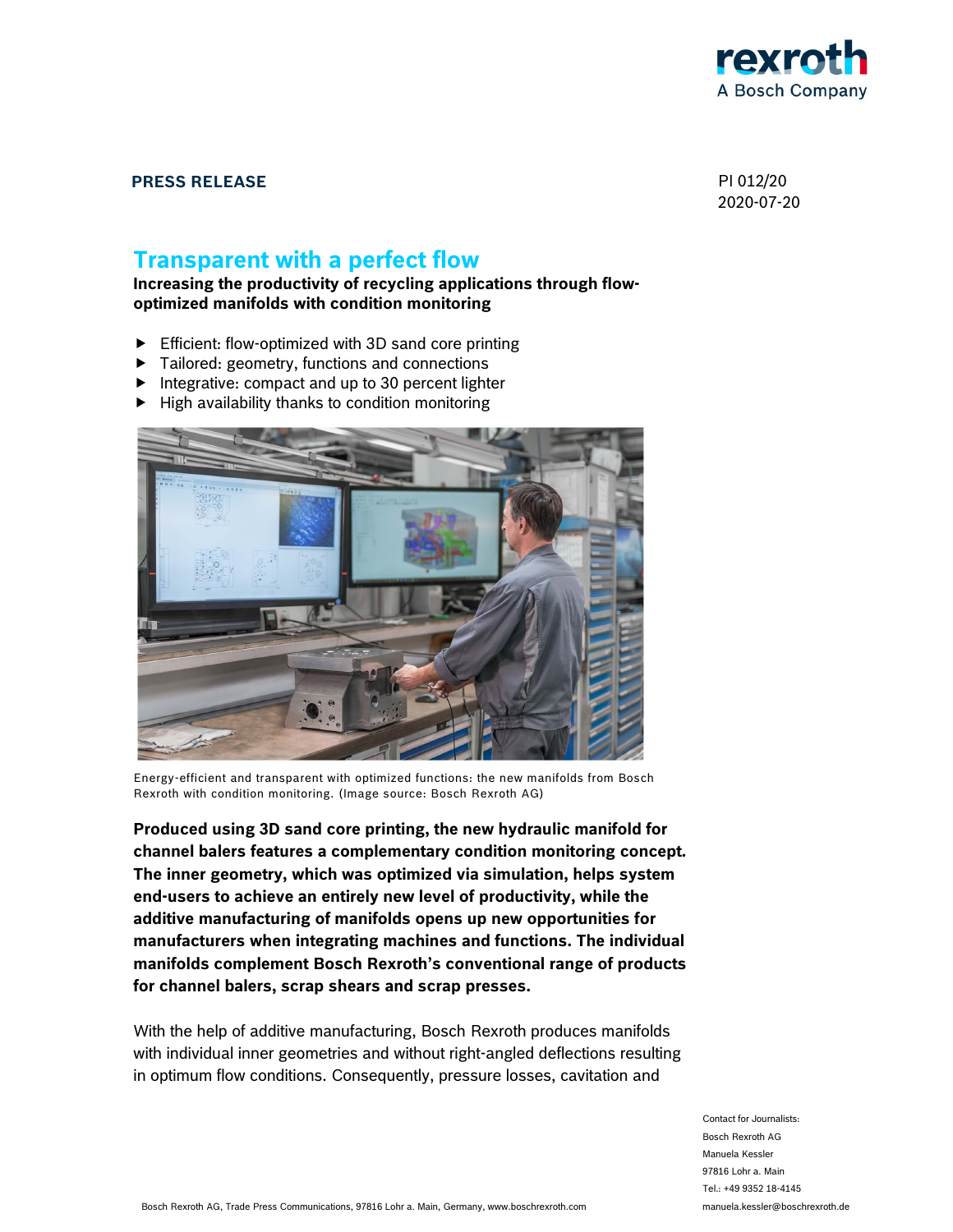

### **PRESS RELEASE** PI 012/20

2020-07-20

noise emissions can be reduced to a minimum. The weight reduction of up to 30 percent and the resulting smaller footprint allow a more compact machine design because the manifold fits optimally into the available space.

At the same time, the wider geometric options allow previously external components to be integrated even in tight spaces. Having the entire hydraulic system in the form of a single assembly reduces the outlay for installation, piping and service.

#### **Condition monitoring for manifolds**

The new condition monitoring concept for manifolds brings extra productivity for the user. The software module works with control systems from various manufacturers and visualizes not only the circuit diagram but also the status of valves. Operators of channel balers and other hydraulic applications are therefore able to monitor the relevant machine function, analyze errors immediately and restore availability more quickly.

*As one of the world's leading suppliers of drive and control technologies, Bosch Rexroth ensures efficient, powerful and safe movement in machines and systems of any size. The company bundles global application experience in the market segments of Mobile Applications, Machinery Applications and Engineering, and Factory Automation. With its intelligent components, customized system solutions and services, Bosch Rexroth is creating the necessary environment for fully connected applications. Bosch Rexroth offers its customers hydraulics, electric drive and control technology, gear technology and linear motion and assembly technology, including software and interfaces to the Internet of Things. With locations in over 80 countries, roughly 31,000 associates generated sales revenue of roughly 6.2 billion euros in 2019.* 

*To learn more, please visit www.boschrexroth.com*

*The Bosch Group is a leading global supplier of technology and services. It employs roughly 400,000 associates worldwide (as of December 31, 2019). The company generated sales of 77.7 billion euros in 2019. Its operations are divided into four business sectors: Mobility Solutions, Industrial Technology, Consumer Goods, and Energy and Building Technology. As a leading IoT provider, Bosch offers innovative solutions for smart homes, Industry 4.0, and connected mobility. Bosch pursuing a vision of mobility that is sustainable, safe, and exciting. It uses its expertise in sensor technology, software, and services, as well as its own IoT cloud, to* 

> Contact for Journalists: Bosch Rexroth AG Manuela Kessler 97816 Lohr a. Main Tel.: +49 9352 18-4145 manuela.kessler@boschrexroth.de